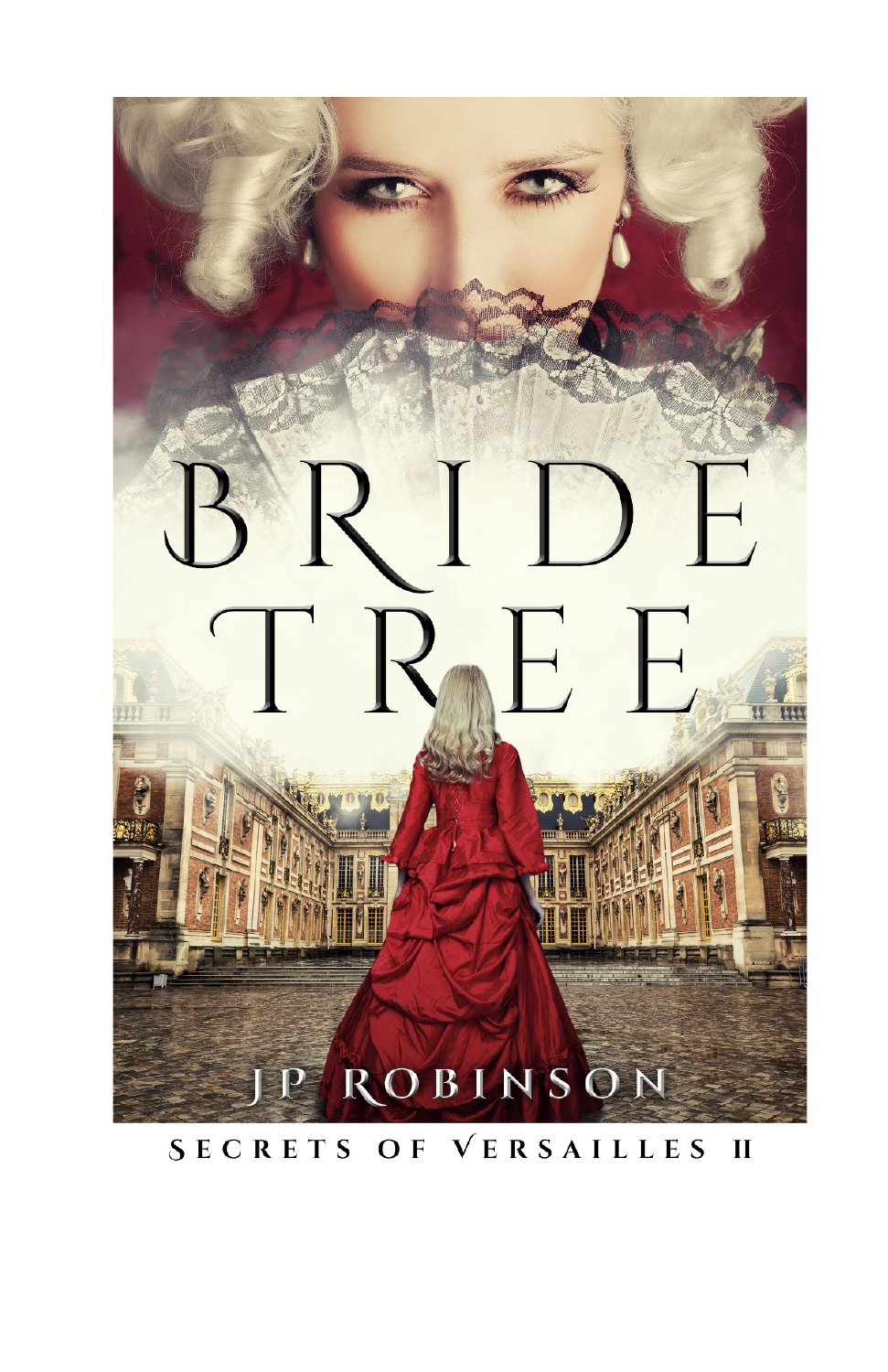### *May 1789. Château de Versailles*

*ersailles is on fire!* That was Viviane's thought the moment she stepped off the rose-strewn marble staircase and entered the Hall of Mirrors, just behind the queen. Light beamed from every corner, setting the massive hall ablaze. Immense golden chandeliers, encrusted with costly glass, cast a fiery glow on both the arched frames of the glass windows that formed one side of the ballroom and the hundreds of mirrors that surfaced the walls on the opposing side. The chandeliers, floating inches above the heads of the thousands of revelers who had gathered to celebrate the onset of spring, blazed in spectacular competition with opulent massive candelabras that were spaced about every ten feet the entire length of the hall. *V*

Viviane's breath caught in her throat at her first glimpse of a royal masquerade. A sea of masks, whose colors could rival a rainbow's kaleidoscopic spectrum, surged and ebbed around the massive floor. The dancers moved in intricate harmony with the lively *minuet*, played by a virtual army of court musicians whose music seemed to fuse with the very air she breathed. The bodies of the dancers twirled in a series of memorized patterns, dazzling her with their skill.

She ran moist hands over a vivacious scarlet gown that clung to her trim figure, then realized that the sweat might damage the luxurious fabric. The garment was a gift from the queen's own closet that the royal seamstresses had managed to adjust in time for the evening's entertainment.

The gown itself was a treasure. Diamonds, sewn into its sleeves and across the bodice, caught the light of the thousands of candles, making it appear that she was surrounded by a cloud of shimmering light. Marie had presented the dress to her this afternoon as a token of her appreciation for Viviane's "unsurpassed devotion." While the sight of the dress had robbed Viviane of speech, a quiet voice in her mind persisted in decrying it as a bribe and not a gift at all.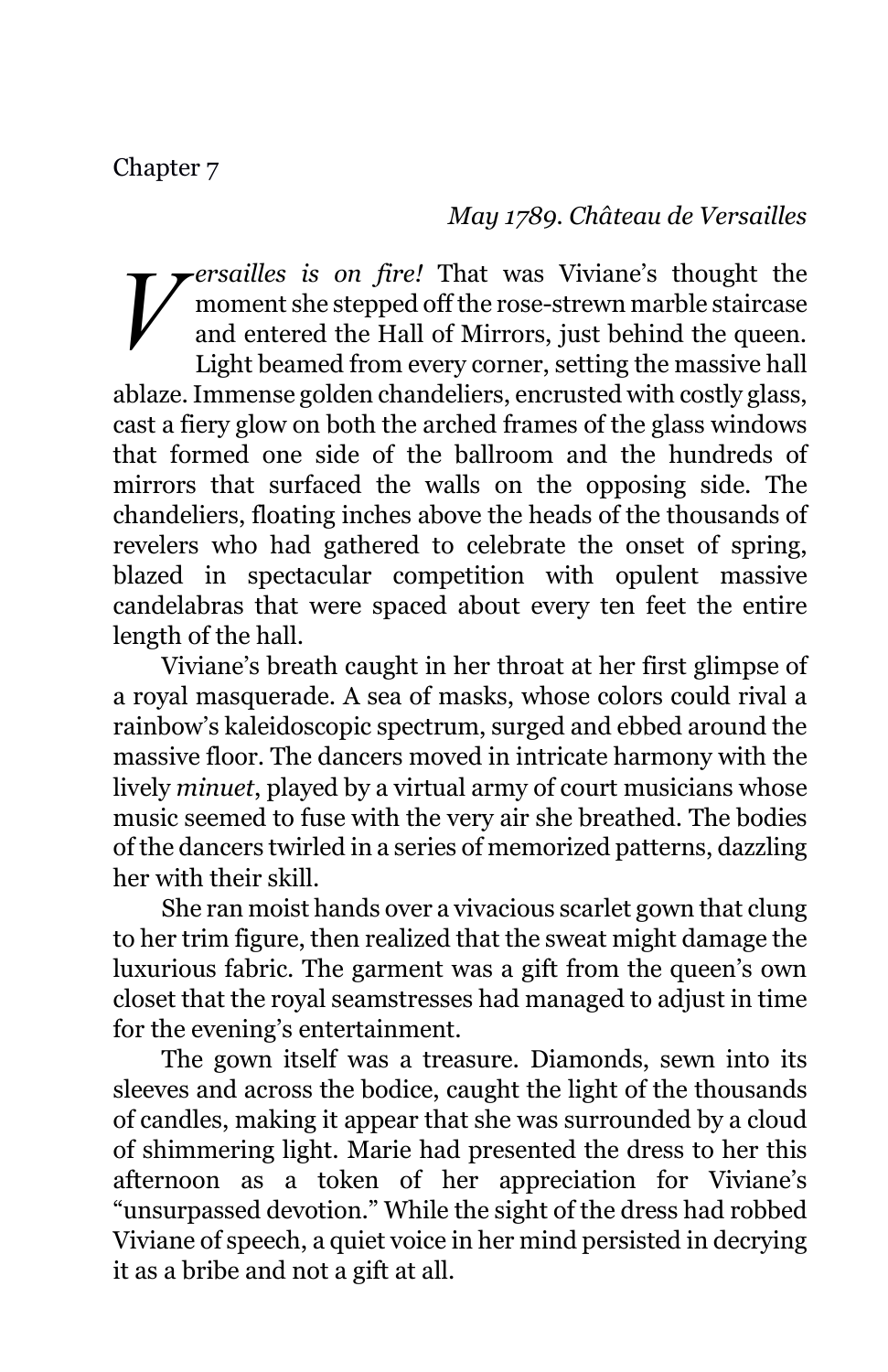A hush rolled over the crowd. The musicians stopped their performance as they noticed the queen's presence.

"Marie-Antoinette, Queen of France and of Navarre!"

A smattering of insincere applause followed the proclamation. Marie covered the awkward moment by gesturing for the entertainment to continue. After a collective bow in her direction, the musicians and dancers resumed their intricate marriage of motion and music. Viviane eyes widened as she took in the performance. She knew that each handhold had been memorized by both men and women. To misstep would be a stain on the offender's public image.

One tall dancer, wearing a long azure waistcoat with golden trim, broke away from the crowd and made his way toward the queen. His eyes roamed over her and Marie threw a coquettish smile in his direction. Viviane knew that this man was the celebrated war hero, the Marquis de Lafayette.

"The sight of your loveliness, my Queen, reminds me why I left America and returned to France." His voice, no doubt accustomed to shouting commands on the battlefields, was now gentle. "Nothing there could compare to the glory my eyes now behold."

"Be careful, *mon général.*" Marie tittered and flitted her fan before her powdered face. "Much more and you will provoke our king to jealousy."

She inclined her head toward her husband, an overweight monarch whose hooded eyes and short neck reminded Viviane of a stuffed owl. Louis's throne had been transferred from the Apollo Salon and placed on a raised dais for the evening's festivity. It was to be a joyful occasion, but the king's dour expression was more appropriate for a funeral than for a ball.

"Some things," Marie lowered her voice to a whisper, "must only be said… in private."

Viviane stared at the queen, her jaw slack. If, as the Queen claimed, her flirtatious demeanor was all an elaborate act, then she played the part to perfection. The Marquis bowed again, the tips of his ears turning pink. "I am at your service, my Queen."

Despite her astonishment, Viviane found the voluptuous atmosphere rather liberating. The strict moral code of her mother's rustic world seemed repressive when compared to the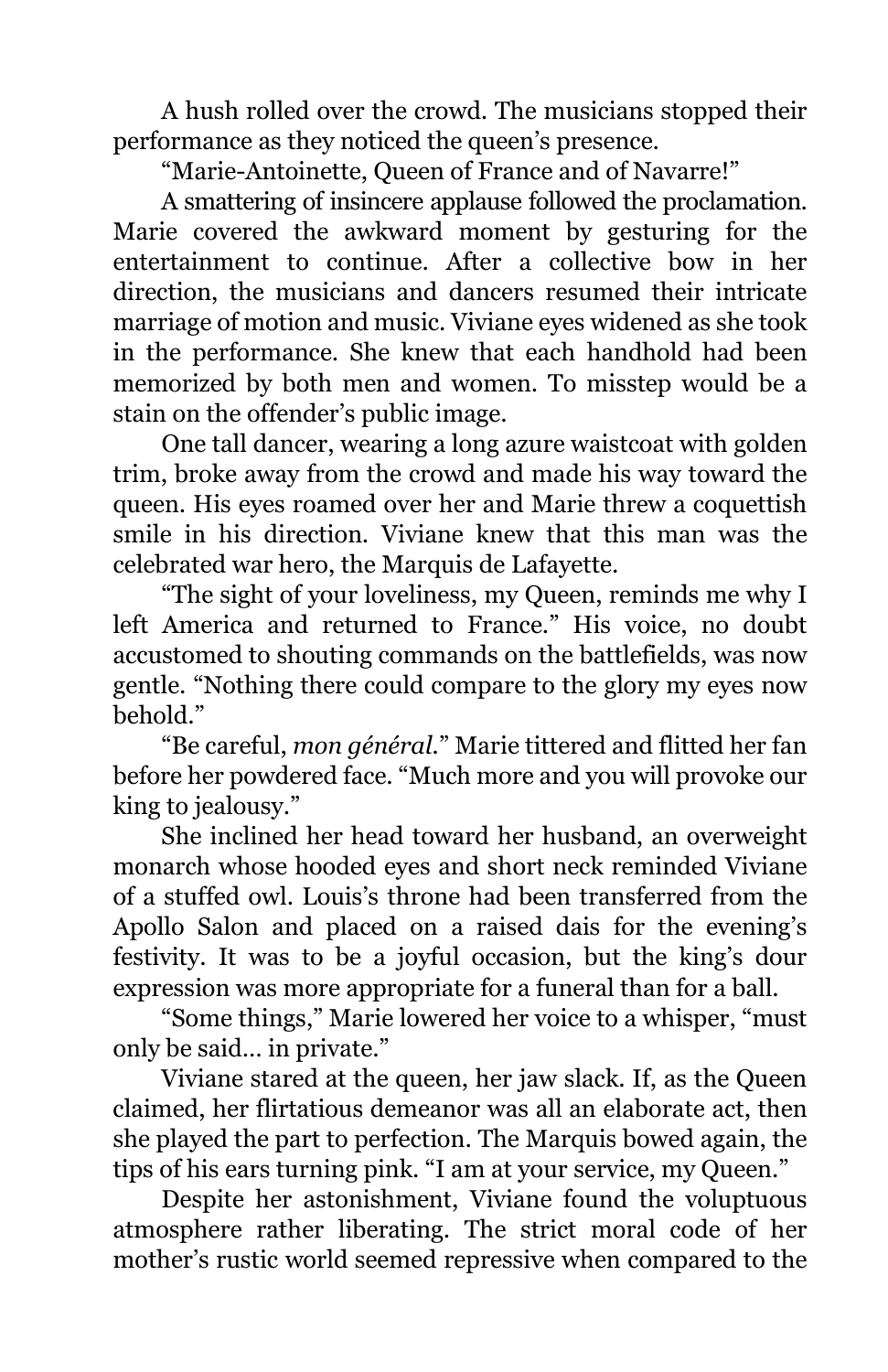glamorous environment that surrounded her. Her spine tingled. She had entered a new phase of life, one free of her mother's watchful eye. Versailles was the cultural center of Europe and here, pleasure was the only rule.

"You have never seen anything like it, I am sure."

The voice that broke into Viviane's thoughts made her start, but she recovered by fluttering her brocaded fan in front of her face. She slid masked eyes to her left. A tall, muscular man wearing a brilliantly white costume, tastefully accented with sequins of gold, stood next to her. A short sword dangled at his waist and his white half-mask could not conceal the warm amusement that sparkled from his dark brown eyes.

"Your pardon, Monsieur, but have we met?" She bit her lower lip. Had he noticed the quaver in her voice?

Marie-Antoinette turned at the sound of the stranger's voice. A thin band of black gauze constituted her mask, but it did nothing to hide the naked hostility in her eyes. Her rigid posture revealed that this man, whoever he was, held no favor from the queen.

"Ah, Philippe, so it is true after all." Marie's habitually cordial tone now had the warmth of a snow-covered stone.

"What is true, Your Grace?" Philippe bowed.

"*L'habit ne fait pas le moine.*" The queen raised her chin while quoting the proverb. "The clothing does not make the monk. You dress like one of us now, yet I hear that you gallivant in the streets, espousing ideas that threaten the very foundation of our kingdom."

Philippe smiled. "I see that our queen has not only mastered our language but has also drawn on the fountain of France's wisdom." He gestured toward Viviane. "This is your new *dame d'honneur?"*

Marie jerked her chin downward in a stiff nod. "Madame Viviane de Lussan."

Philippe bowed. Then turning to the queen, "Forgive, if only for one evening, this wretched rogue the beliefs that offend you and allow me the honor of introducing your head lady-in-waiting to the court."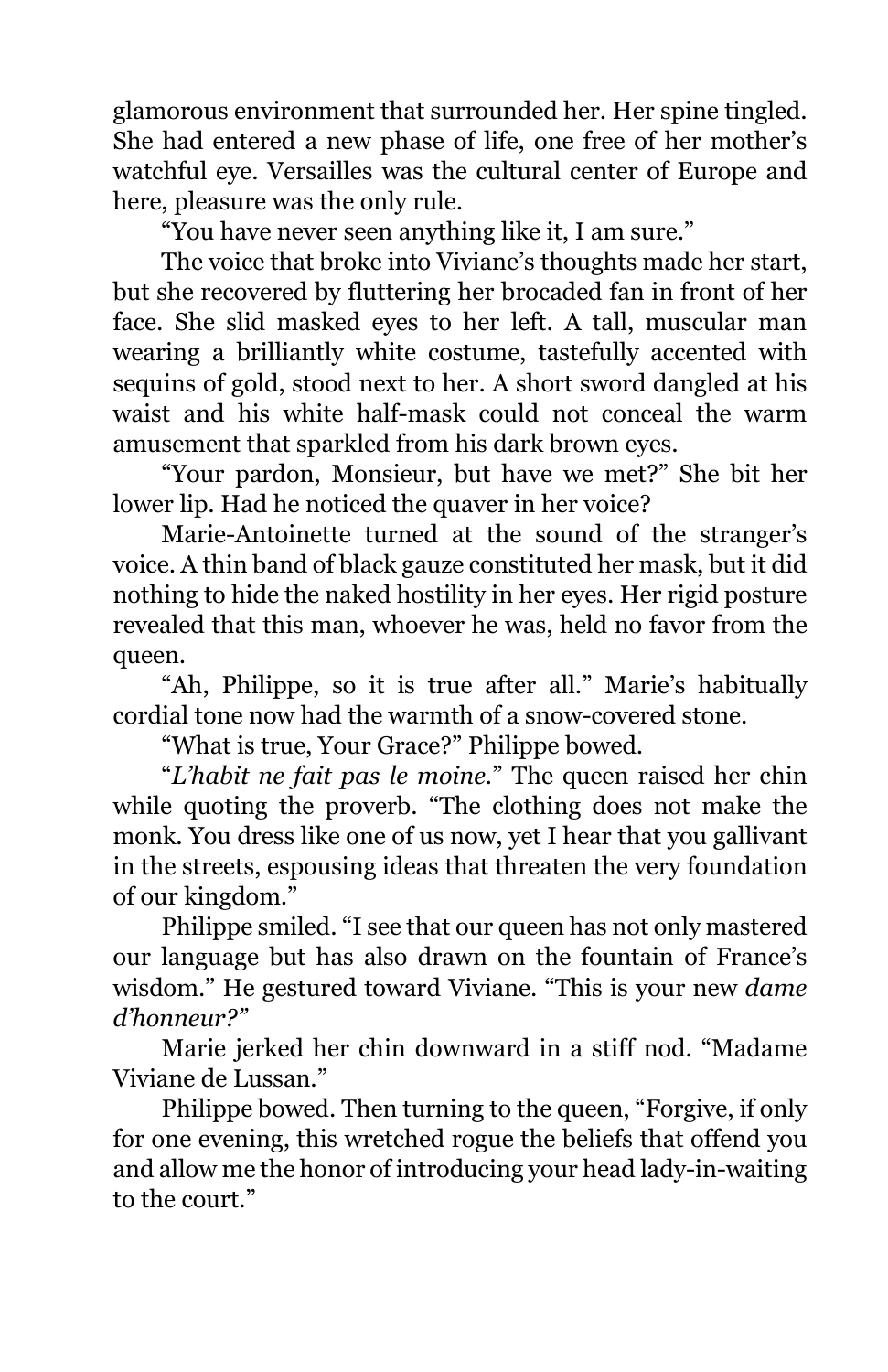Marie hesitated a moment. "I must join the king, so she is yours for the evening." She held up a warning finger. "Philippe. Do not corrupt her."

"As you wish."

With a swirl of her skirts, Marie-Antoinette and the remainder of her serving women huffed off to join King Louis on his raised dais. Philippe turned to Viviane who fiddled with her fan.

"Let me introduce myself properly." His warm voice washed over her. "I am Philippe, Duke of Valence, cousin to the king and royal Prince of the Blood." His lips twitched in a faint smile. "I saved your life."

# $\blacklozenge$

Alexandre leaned against a marble pillar, near one of the domed glass windows that had made the Hall of Mirrors renowned throughout Europe. His eyes narrowed as he watched Philippe, lead the queen's lady-in-waiting around the dancers to a quiet corner in the hall. He had no trouble identifying his childhood friend. Despite the mask and the years that had come between them, the surge of hatred that moved within him like a wild beast left no room for doubt.

Rage made him want to slit Philippe's throat here and now, but years of discipline held his anger in check. He calmed himself by mentally rehearsing the facts of Philippe's life.

One: He was the cousin of King Louis XVI. Should Louis and his two sons die, it would be Philippe who stood to wear the crown.

Two: At age twelve, Philippe had gone to England with his father. There he had been influenced by the itinerant Protestant preacher John Wesley. Alexandre grimaced. He hated the Protestant faith and despised those who fell prey to the lies spawned by its leaders. How a Prince of France could have been so deceived, he could not understand. It proved the extent to which the monarchy had degraded itself. Surely it was God's will to rid the kingdom of such fickle vermin!

While Philippe had never officially left the Church, he began espousing ideas that were at odds with its core ideologies. At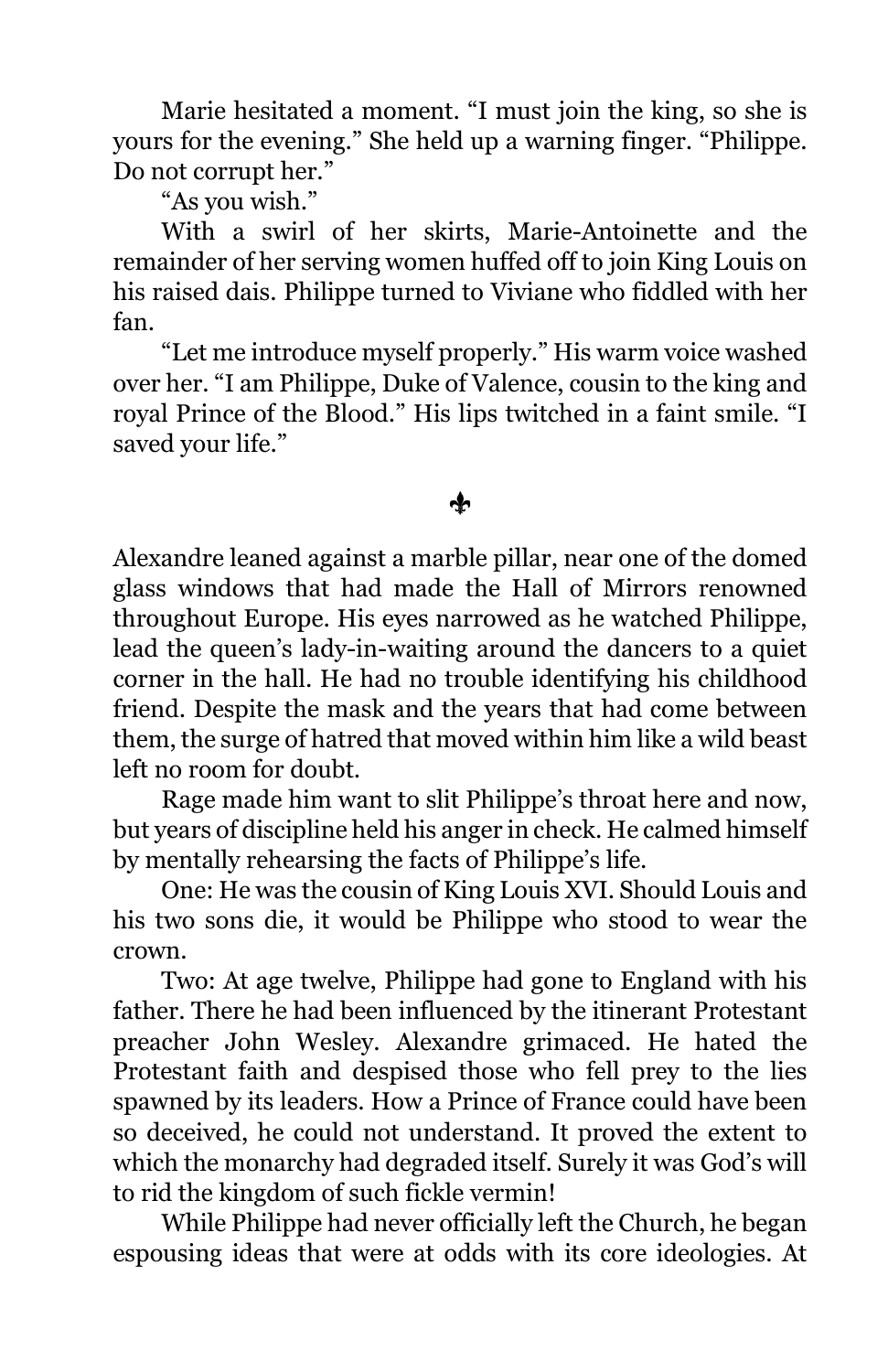first, his late father had attributed the boy's newfound theories of salvation by faith and reluctance to participate in religious rites as some sort of rebellious adolescent phase. But the rebellious boy grew into a stubborn man and his inflexible beliefs had sparked an irreparable rift within the royal family.

Three: Due, in part to his twisted faith, Philippe had often urged his cousin, King Louis, to moderate his lifestyle and attend to the needs of his people. Some believed that Philippe was sincere while others, like Alexandre, were convinced that he was simply trying to win the support of the people in a strategic bid for the throne. Whatever his reasons, Philippe's vocal defense of the common man had earned the admiration of most of Paris populace—and the sworn enmity of Marie-Antoinette.

The red wine turned to gravel in his mouth. Alexandre sneered as he considered his next move. The woman with Philippe was obviously the same one that Salomé had almost executed. Philippe had never been one to mingle with the fairer sex, but it made sense that he would seek out the woman whose life he had saved. Still, there was something about the way he carried himself around her that hinted at something more significant than idle companionship. Alexandre's calculating mind began to analyze the prince's posture, drawing on Rezzonico's lessons on subconscious physical reactions that revealed hidden emotions. Parted lips, hands that refused to stay still and his constant fidgeting indicated that he was nervous.

*Nervous?* It seemed incongruous with the man he knew. *Why?* Realization struck him with the suddenness of a summer storm. Philippe was attracted to the girl!

At first, Alexandre almost laughed from sheer incredulity but, the more he thought about it, the more he realized how plausible the idea was. He knew Philippe better than anyone alive. The man had never married but a woman like *this*—a stunning beauty of a lower social class, impetuous and full of life—that would be the kind to draw him.

*Yes.* Alexandre stroked his chin as the physical signs continued. Philippe was leaning forward now, head nodding as he listened with rapt ears to whatever the woman was saying. Perhaps the prince himself was not aware of his budding attraction but the signs were unmistakable.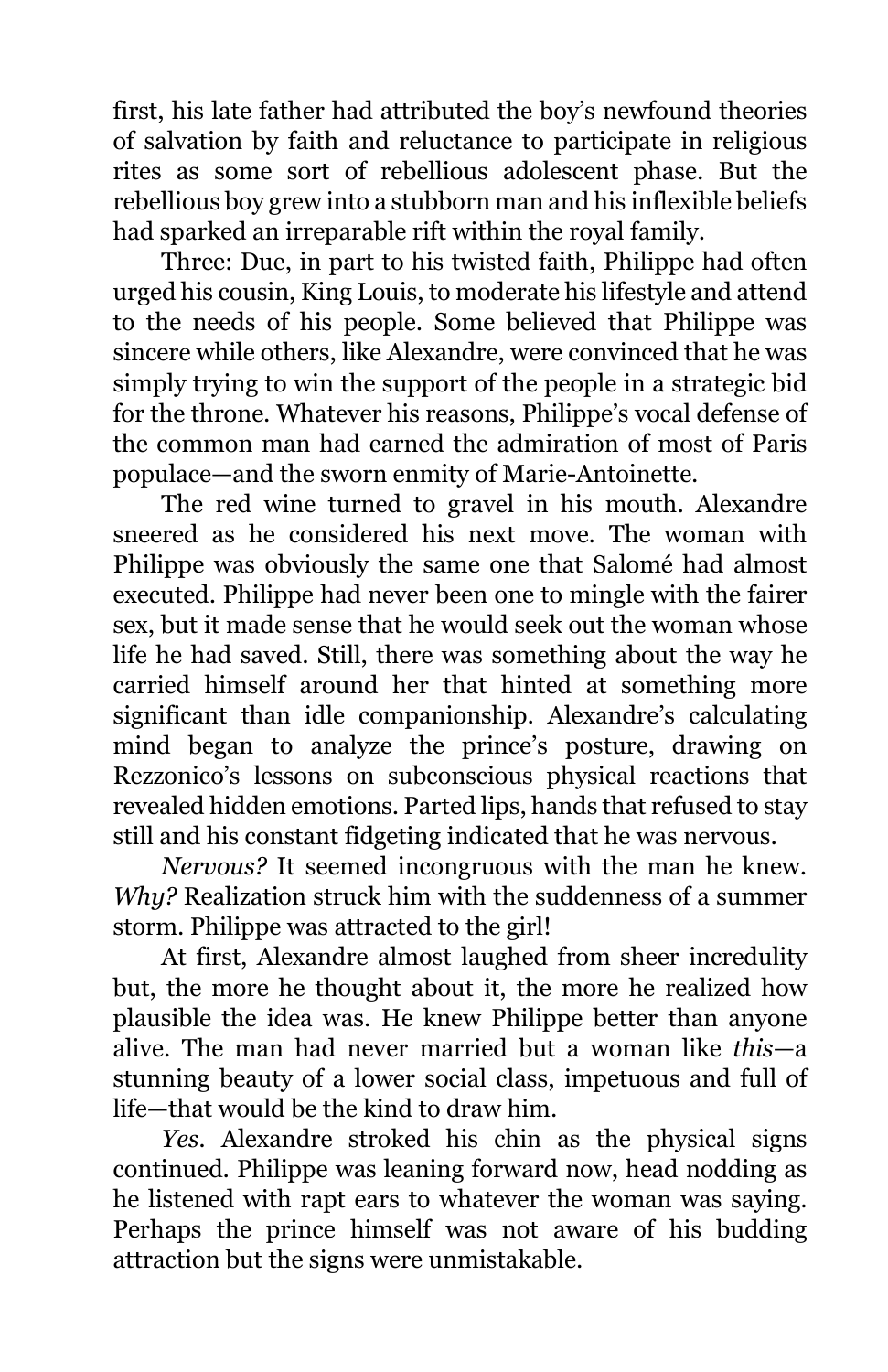A twisted smile snaked across his face as he emptied his chalice and tossed it to a passing servant. Alexandre touched the beads that hung beneath his ivory costume, cast a mental prayer to the Virgin and stepped out of the corner. It was time for the game to begin.

## $\mathbf{r}$

Philippe stared at the graceful creature that sat across from him. Such poise! And from a *bourgeoise*? Her blond hair in graceful waves to the small of her back and the scarlet of her dress subtly accented the jade of her hypnotic eyes. *How did I not notice her beauty that night in Paris?*

As a man who stood close to the throne, Philippe had been exposed to countless women, some beautiful and others not. Most had sought only the wealth and power that he could provide. Until this moment, nothing had persuaded him to go beyond a casual greeting. But tonight, something had changed. He could feel a subtle shift in the rhythm of his heart whenever their eyes met. It was something he could not begin to comprehend, let alone explain.

"I never had an opportunity to thank you for saving my life." Viviane's cheeks reddened. He found her discomfort enthralling. They sat on the plush stools that lined the ballroom floor where couples now whirled in a slow waltz.

"It was not that I did not *want* to thank you," she lowered her eyes, "it is just that I had forgotten your name."

Philippe laughed, causing bystanders to turn in their direction. In his peripheral vision, he noticed a few female heads wagging in unison behind half-open fans.

"We've just given the court gossips something to ponder." He inclined his head and covered his mouth with one hand, mimicking a gossiping woman. "Why is a prince enjoying the company of the queen's new lady-in-waiting who, I have heard, has a penchant for criticizing the royal family *and* forgets the names of those who save her life?"

"Now you are mocking me." Viviane fumbled with her fan.

"Not at all, Madame." Philippe lowered his hand and leaned toward her. "In fact, I find myself intrigued by a woman who is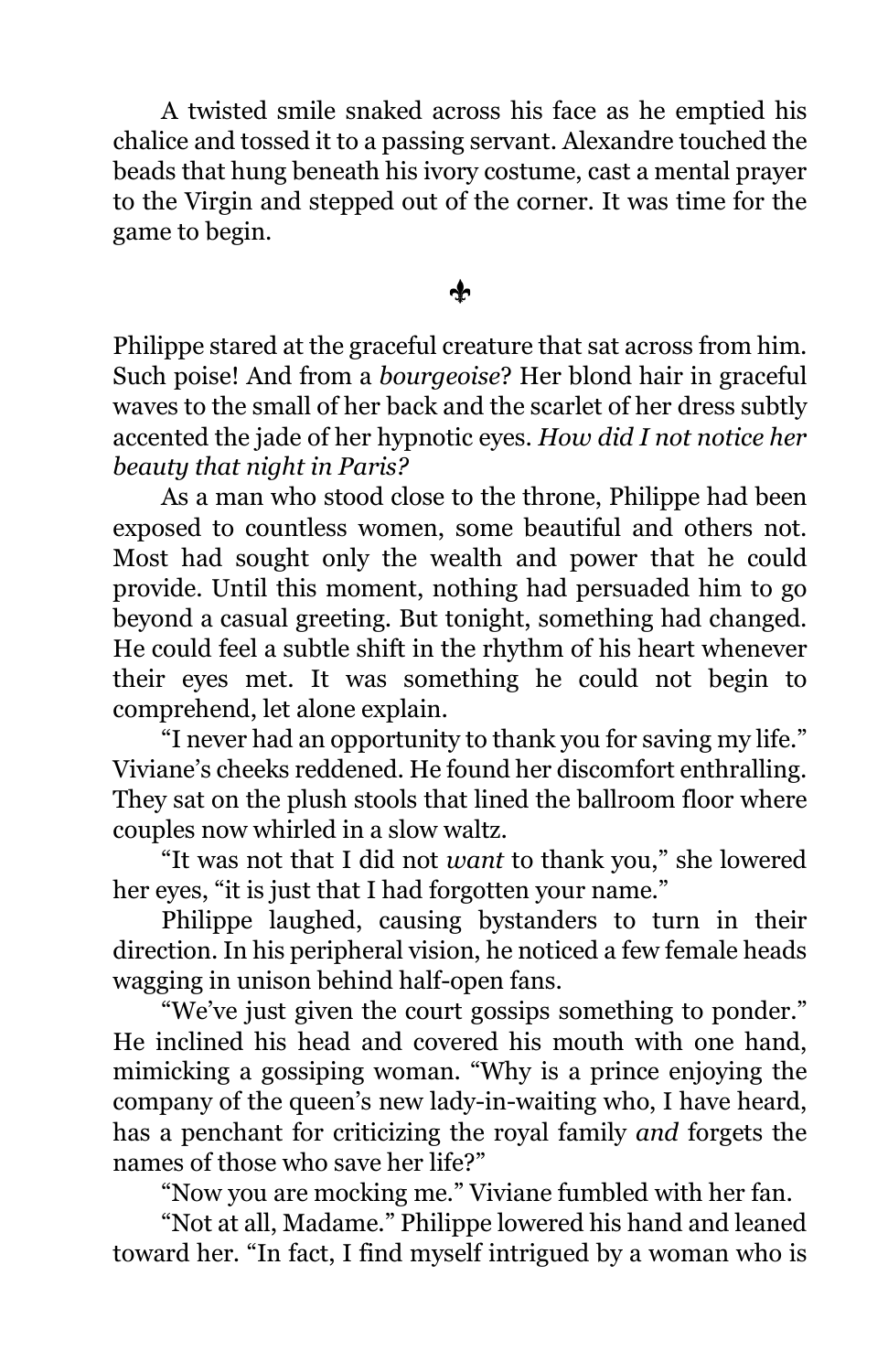compassionate enough to stop her carriage in a terrible district of Paris to help an orphan."

She glanced at him, smoothed a fold in her skirt, and spoke in an uncertain tone. "How do you know about that?"

"I returned the next day and spoke to a few who witnessed the debacle."

"You, a Prince of France, went into that place alone?" Her eyes widened and she licked her lips. "They could have killed you!"

Her concern was touching.

"It is alright." He squeezed her hand then released it. "Sometimes I mingle with the common people, dressed as one of them. How else will I truly know what they think?"

He shrugged. "Unfortunately, no one would tell me where to find the woman who almost killed you. It is for the best. Any attempt to bring her to justice would exacerbate the tension between the crown and the people of Paris. Her arrest would transform her into a sort of martyr."

Viviane's eyes shifted to the queen who sat next to her husband. "Forgive me if I am too bold," she looked at him again, her expression pensive. "But why does Her Grace dislike you?"

He hesitated before answering. "Our perspectives on the essentials of life are radically different. For example, she believes that God is confined to a specific church whereas I feel that God seeks a relationship with every individual, regardless of their creed."

Viviane frowned. "You are a Protestant?"

"Would you think less of me if I said I am?" Though spoken gently, the words carried a hint of rebuke. For a moment Viviane remained silent and shifted in her seat.

"When my father died in the stampede of Paris," a faraway look crept into her eyes, "I blamed God. I thought that I would never pray again. My mother and I were destitute."

"How did she survive?"

"She became a laundress in Lussan." Viviane twisted a tendril of her shimmering hair.

"And then?"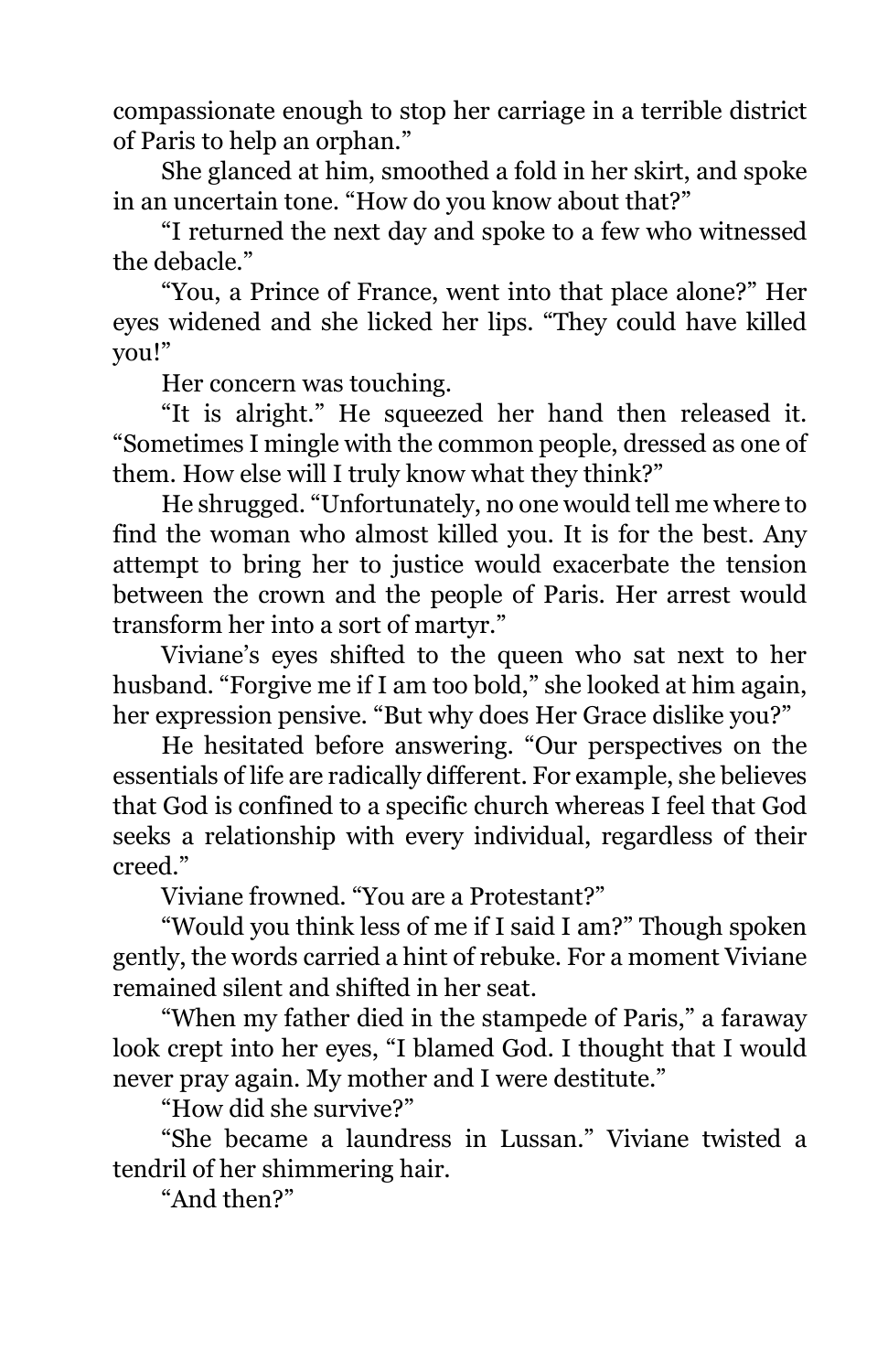"One Christmas, the priest from a nearby village read a passage from the Scripture. 'To everything there is a season; a time to be born," her voice fell to a whisper, "'and a time to die.'"

She shrugged. "My father died on my birthday. At that moment, everything made sense. I realized that this was a test of my faith and that I needed to keep on believing."

"Go on." Philippe rested his chin in his palm.

Viviane took a deep breath. "Instead of hating the Church, I drew comfort from its rituals. Knowing that my works can make me acceptable to God brings me a sense of peace. If am good enough, someday I might see my father again."

She folded her arms across her chest. "I-I am sorry. I have said too much."

"No," Philippe said. "You have shared a part of your soul and for that I thank you. We are more alike than you might think."

It was Viviane's turn to laugh. "A prince and a laundress's daughter? The only thing we have in common is our language!"

Philippe smiled. "The difference between absolute truth and a mortal lie is only one word misrepresented. The difference between noble and *bourgeois* is even less than that."

"I can see why some would find your opinions objectionable." Viviane's brow furrowed. "What do you mean?"

The smile faded from Philippe's face. "Like you, an event in my childhood forever altered the way I see the world. The social classes and rules that we have established do not reflect God's laws. The clergy fail to live by every word that Christ left us; the nobles fail to show the compassion God requires."

He passed a hand over his brow. "Will a man gain access to heaven because of his church affiliation?" Philippe shook his head. "You speak as though your deeds can earn you God's mercy but I believe that my deeds do not earn God's forgiveness for if they could, why did Christ have to die?"

He gestured at the swirling masses. "If I truly believe in Christ then my works should show my faith. As such, I have asked my cousin to modify his treatment of his subjects. He has not listened, but suspects that I am trying to win favor with the people to claim the crown for myself. My views have alienated me from most of my family, especially the queen."

"I see." Viviane pursed her lips.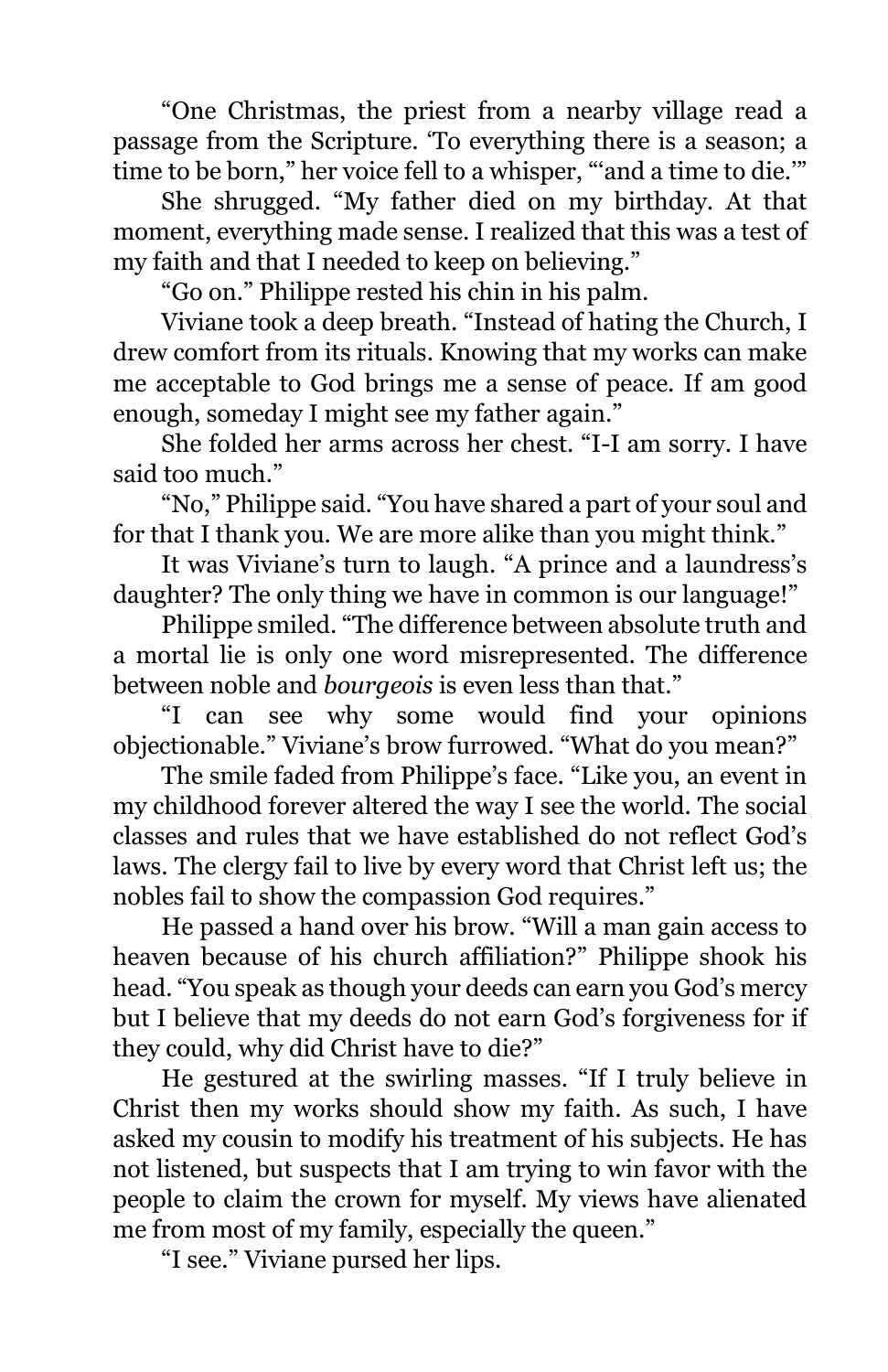"Do you?" Philippe gazed at the scarlet mask that veiled half of her face. No one had ever claimed to understand the loneliness his beliefs engendered. The possibility that she might indeed identify with the pain of his past stirred his emotions. "Madame de Lussan…"

"Yes?"

A question burned in his throat, but though a prince, he hesitated to voice it. The truth was that he longed to see her face. The partial view of her face was like a droplet of water on the tongue of a man dying of thirst. It was torture.

"Will you…" He fell silent. To unmask herself during the ball was taboo. Any spectators could easily draw the wrong conclusions. Yet he needed to see her again. To drink his fill of the beauty that radiated from her skin. To drown in the depths of the twin emerald lakes of her eyes. The words slipped out before he could stop them. As he spoke, Philippe knew that he had crossed an unspoken line, but he felt no regret. Only a tingle of anticipation.

"Will you remove your mask?"

### $\frac{1}{2}$

The question was so unexpected that, at first, she was sure she had misunderstood. "What did you say?"

"Your mask, will you remove it?" Philippe motioned toward her face. "I would like to see you as you really are."

Nervousness seized her. It was not that she had anything to hide. What unnerved her was the distinct impression that, if she unveiled herself at this precise moment, she would open a very personal window into her soul.

A slight tremor shook her hands. A part of her wanted no pretenses between herself and this man whose words wrapped themselves around her mind, but reason resisted the thought of exposing herself to him while those around remained hidden in a world of mystery and deceit.

Philippe saw her hesitation. "Here let me go first." He lifted the corner of his visor and flipped it upward.

He was not overly handsome, but every aspect of his face depicted a part of his character. A strong jaw, accented by a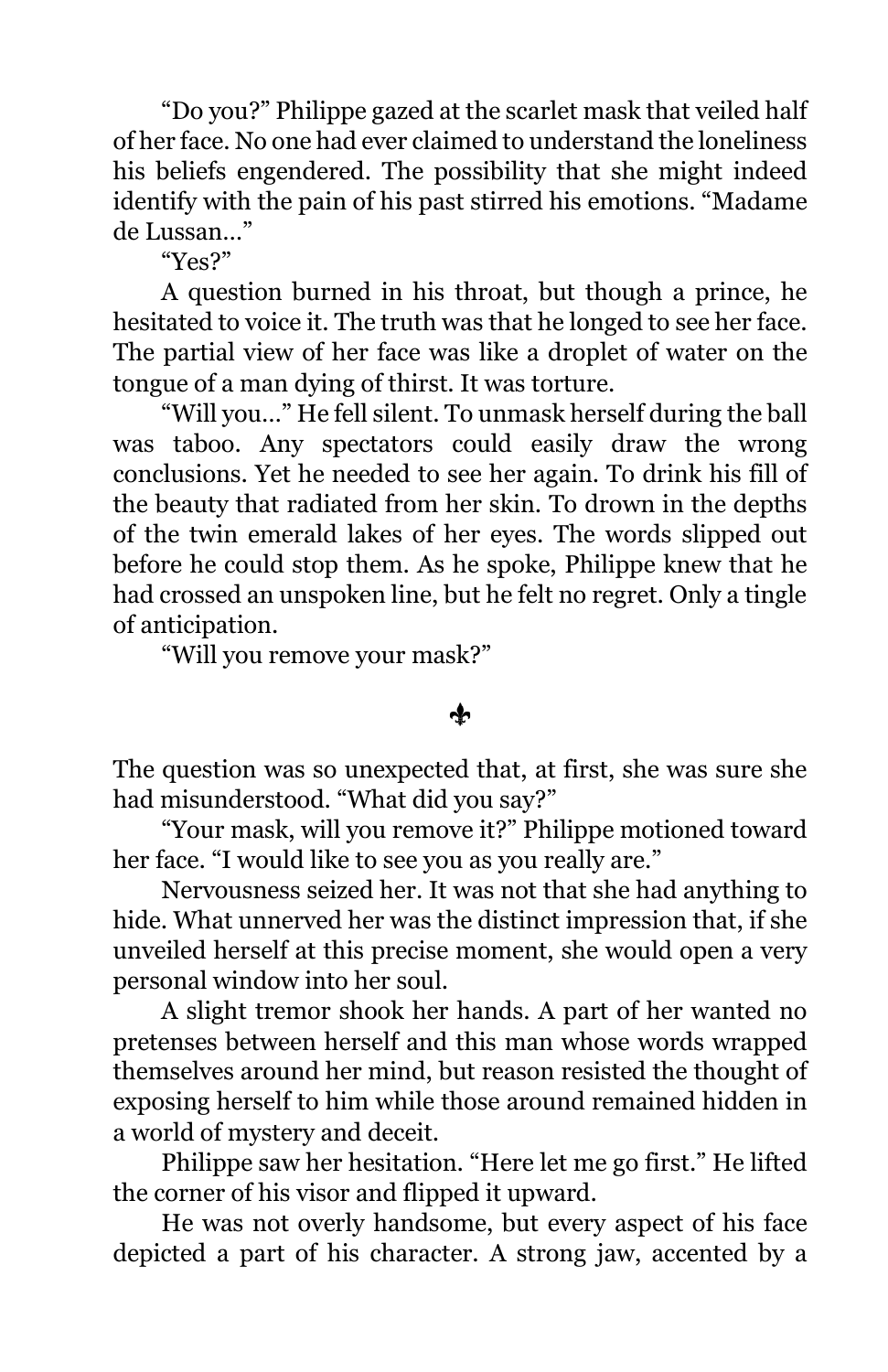subtle beard, provided the impression of determination. His aquiline nose spoke of a noble birth and his dark eyes seemed able to rip through the curtain of time. They were eyes that penetrated the facade of what she now was and exposed the truth of what she could become.

Her hands drifted to the edges of her own mask, her heart threatening to rip its way out of her chest. *Thud.* She touched the edge of the satin. *Thud.* Her fingers curled to lift it off her face. *Thud.* She tugged at its edges—

"May I request the honor of this dance, Madame?"

The sinuous voice ripped both Philippe and Viviane out of the magnetism of the moment. They pivoted as one toward the intruder. A tall dark-haired man who shared both Philippe's height and build stared down at Viviane. He wore ivory and his hand rested with easy familiarity upon the hilt of a sheathed sword. Unlike Philippe, whose mask had barely covered his eyes, this man's mask extended from his dark hairline to his lips, leaving only his eyes, mouth and strong chin visible.

"Would you honor me with this dance?"

Viviane looked at Philippe who said nothing, but pinned the intruder with his gaze.

"I-I am no dancer, Monsieur." She felt flattered that in the space of only twenty minutes, two men vied for her attention but was unsure how to respond. Despite his mask, the stranger's gaze held a mysterious allure that she found darkly appealing*.*

"Do I not know you, sir?" Philippe rose, placing himself between them.

The intruder bowed and replied with a flourish of his plumed hat. "With regret, I cannot claim such an honor." He straightened and stepped around Philippe. "Now, I am sure that a man of your greatness will not begrudge me a few moments with this portion of heaven that has come down to earth."

His gaze shifted to Viviane. "As to dancing, I will teach you everything you need to know." He extended his arm.

Viviane's gaze alternated between the two men. She could sense Philippe's disapproval but, prince or not, what right did he have to dictate the terms of her evening? Even now, couples swirled around the floor and, while her mind conjured up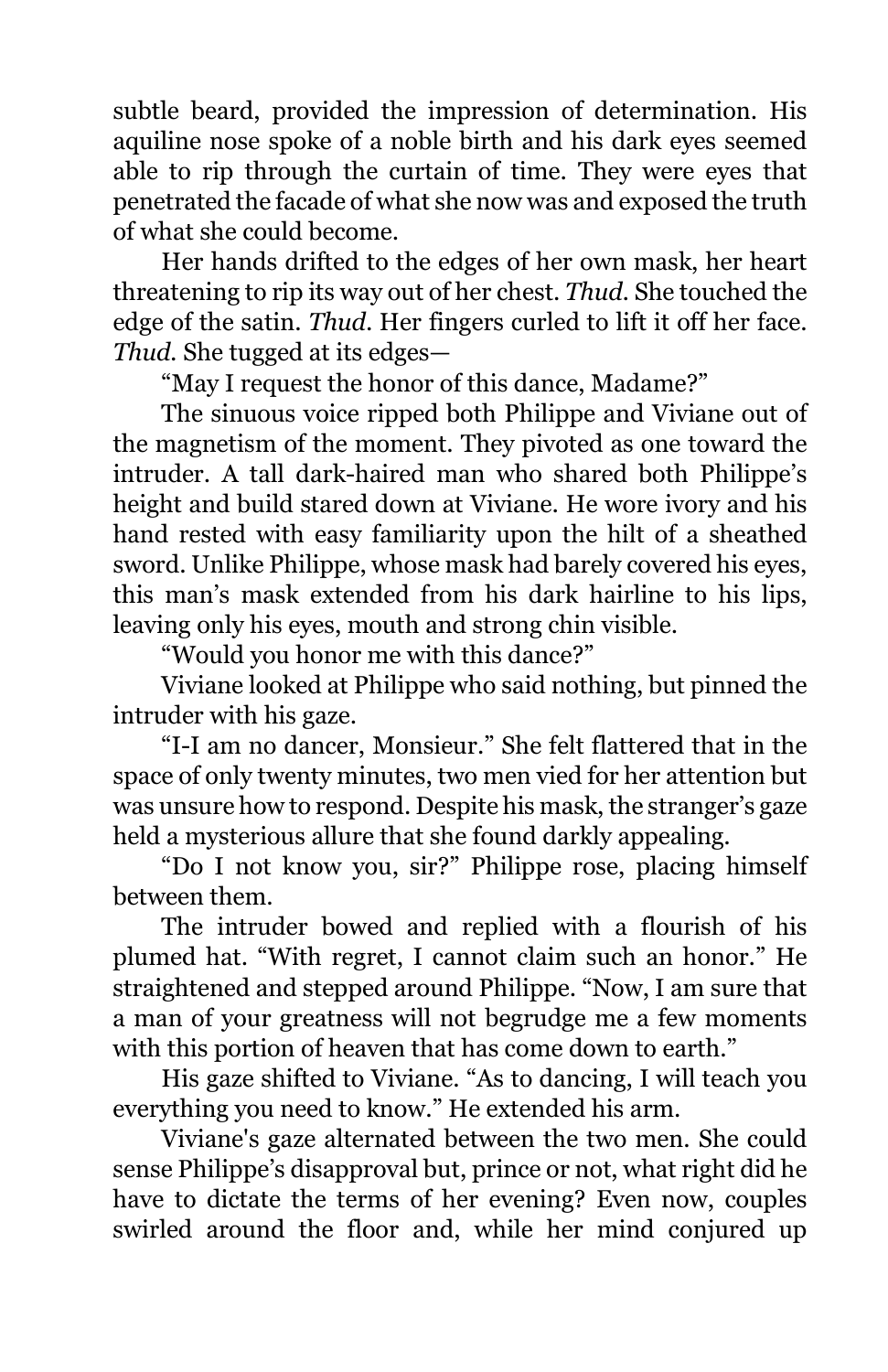nightmarish images of herself falling on her face, this stranger's aura of confidence bolstered her own courage.

The tantalizing prospect of pressing her body close to his was exhilarating. *What would Maman say?* She squelched the unwelcome thought. At the moment, home was far away and so was its litany of rules.

Viviane rose and placed her hand in his. "If you insist." She tried to mimic the queen's seductive tone. "But I warn you, you will soon tire of this poor student."

He studied her masked face before replying. "I would sooner tire of life than of you."

She turned back to Philippe with a curtsy. "If Your Grace will excuse me, I will soon return."

Without another word, the mysterious man led her away from Philippe and into the swirling heart of the masquerade.

#### d.

The musicians had struck up a lively *contredanse* and Viviane gave a mental sigh of relief. It was a relatively uncomplicated folk dance that was common among in country towns such as Lussan. The royal court had adopted it years ago as a carefree respite from the more complex official dances. A line of female dancers stood across from a line of men. The couple at the end of the line danced down to the beginning of the group and their place was taken by the couple to their left. The dance was simple but allowed the waiting couples a few moments for idle chatter.

Her eyes flew to the man whose well-muscled arm curled around her waist. She was grateful for his support as her legs felt like they had turned to wet straw.

"What is your name, Monsieur*?"*

"Alexandre." He motioned for her to move in front of him.

"Are you from Paris?" They took their place at the beginning of the line and Viviane noted that about five other couples had positioned themselves to their right on the dance floor.

"Yes," Alexandre slipped his hands behind his back. "But you are not."

She stiffened. "And what makes you say that?"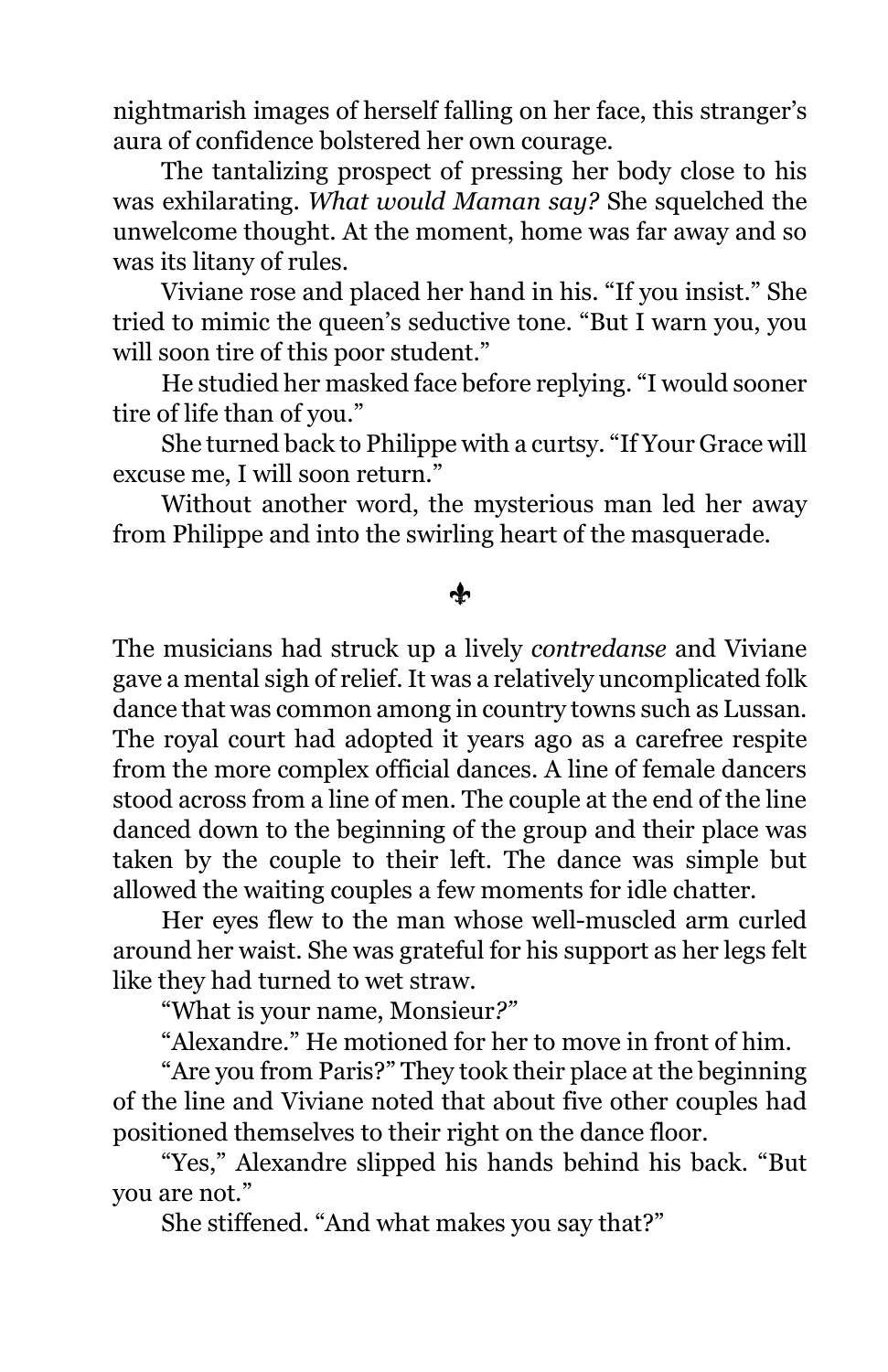The dance had begun, and they shifted to their right as the first couple began spinning in a tight circle while moving down the line.

Alexandre tilted his head to one side. "You have an exotic beauty that, like a breath of fresh air, tells everyone you meet that you are not of this crammed city."

"Monsieur, surely you exaggerate." Viviane twisted her hands together. *Exotic?* No one had ever described her with such bold charm.

"Please, I am only Alexandre."

Viviane lowered her eyes. Alexandre certainly did not *seem* offensive. In fact, his words touched a part of her soul that, until this moment, she had not known existed.

"What is your name?" He stepped closer and she inhaled the clean scent of earth and trees. Then it was their turn to dance and she curled her sweaty palms into tight balls. Alexandre held out his left arm and she stepped into the embrace, placing her right palm against his. The lively music soon loosened her muscles and, as they circled down the dance floor in a series of pirouettes, a warm glow spread through her body. She told him.

"Lussan." Alexandre nodded as she spun underneath his arm, the long scarlet tail of her gown coiling around her ankles. She leaned backward into his caress as they slid forward in unison. Again, the scent of earth filled her nostrils, sending warmth radiating through her body.

"Then you are like me, a *bourgeois*," he said.

She started, lost her timing and almost tripped over his feet. Alexandre leaned over and caught her in his arms, working the action into his own movement so that the entire nearcatastrophe seemed rehearsed. *Smooth. So very smooth.*

"I'm sorry." Viviane felt her chest heaving. He was bent over her, his lips inches from her own. *What would it be like to kiss him?* The thought flooded her mind and she pushed herself upright.

"*Au contraire,* it is I who must apologize for startling you." Alexandre's voice was calm and low.

*Everything about him is just… smooth.* For the second time that evening, she found herself intrigued by a stranger. While it was unusual for a *bourgeois* to attend a royal ball, it was not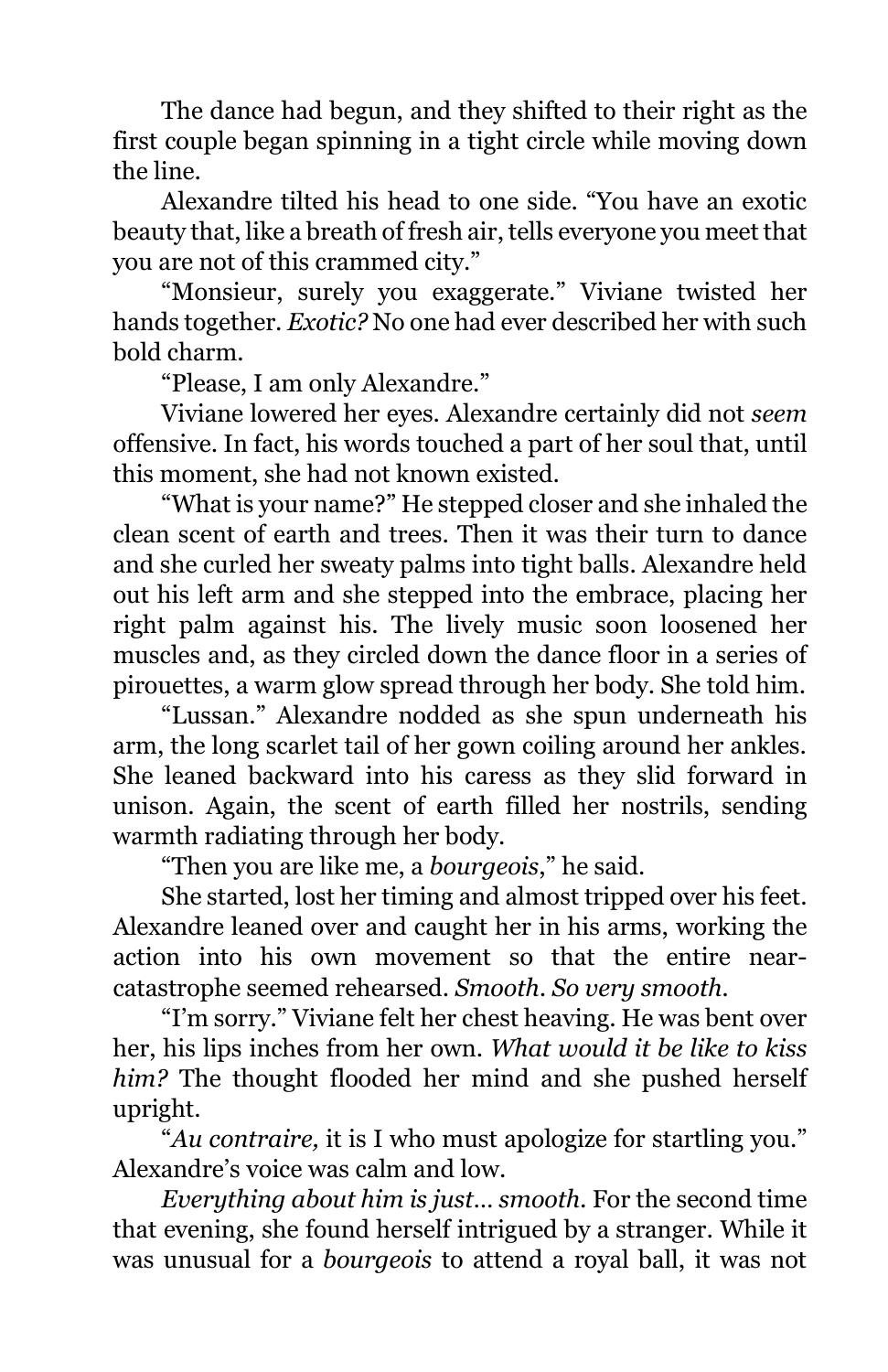against the law, provided the citizen met the dress code. And he certainly did that!

Viviane's eyes roamed over his body. She was drawn by the dark atmosphere of raw masculine power that radiated from each movement he made. Her head barely crested his shoulder giving her a sense of security. He held himself erect with a confidence that was not often seen among the *bourgeois*. His motions were deliberate, and his words as musical as the sounds that perfumed the air of the ballroom.

*You are an exotic beauty...*

"Our turn again."

"Oh!" She had been caught staring.

They spun in a series of mini-circles working their way around the dance floor and she looked at the other guests, the painted ceiling, the floor—anything but Alexandre who continued to smile at her, appearing unfazed by a woman ogling him.

"What is your role at Versailles?" She groped for something to say, trying to cover her embarrassment.

"I care for the plants of the king in the Orangery."

Her ears pricked up. "You are a gardener?"

"I work *for* the gardener." He pulled her to him. "I have for several months."

"Is it dangerous for you, as a Parisian *bourgeois*, to work for the king?"

He shook his head. "There are protests but not all of us Parisians are violent. Most hope for simple changes on the part of the king. Others like Maximilien Robespierre anticipate more radical action." She caught her breath as she whirled away. *Robespierre?* Her conversation with the queen rose fresh in her mind.

"Do you know him… this Robespierre?"

He hesitated and let her twirl into his arms before answering. "In a manner of speaking, yes."

Viviane wanted to press the issue, but Alexandre abruptly changed the topic.

"Have you ever seen the Orangery?" The dance pulled them apart but only for a moment.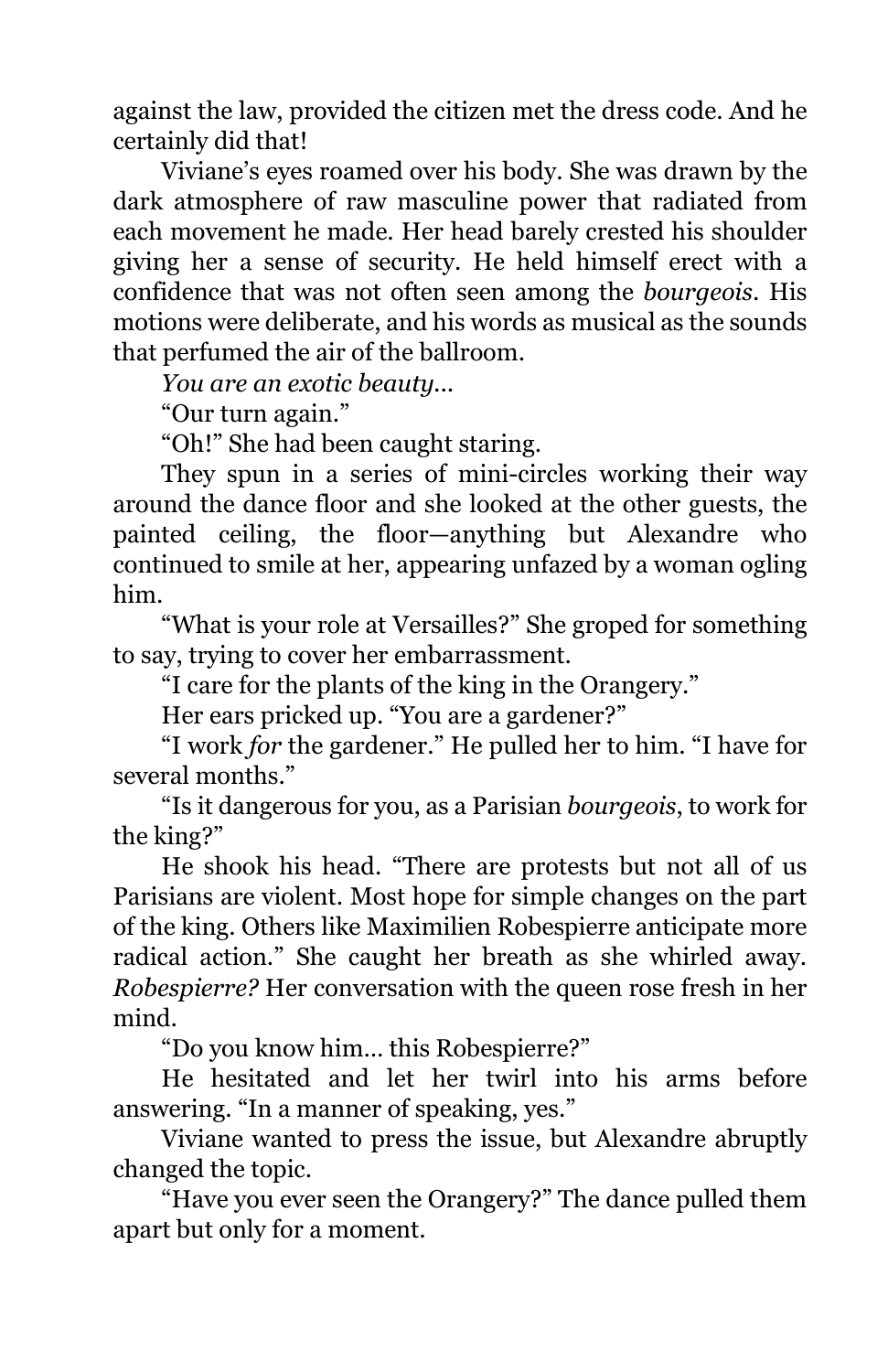"No," Viviane said when she was back in his arms. "The queen's schedule leaves little time for frivolities." She wasn't sure if her heavy breathing was from the exertion of the dance or the man whose touch electrified her.

"I would not call pursuing your passion a frivolity." Alexandre's eyes slid to her own.

"And you think that gardens are a passion of mine?" The words were wrapped in a burst of laughter that escaped her lips as he swung her off her feet and spun her in a tight airborne circle.

"I know it," he said when her feet were once again on the ground.

Alexandre was a mystery—a mystery that grew more intriguing with every passing second. If truth be told, he was right. She had been devoted to horticulture in Lussan and sorely missed the peace that came from feeling the dark soil beneath her bare feet. The fact that Alexandre had not only somehow guessed this but was also connected to one of the greatest orangeries in Europe piqued her interest even further.

They had just completed the second-to-last round when, instead of dancing back to their place in the line, Alexandre took the lead and spun outward toward a less populated corner of the hall.

"What are you doing?" Viviane gasped as she peeked over her shoulder, certain that every eye would be upon them. No one appeared to have noticed.

"Come with me."

"What?" She stepped back, increasing the distance between them. "Come where?"

"Let me show you the Orangery." Alexandre squeezed her hand, the glowing firelight of the gilded candelabra playing games of light and shadow over his masked face. "Its beauty is best seen by moonlight."

Viviane froze. *I shouldn't.*

"Thank you, Alexandre but I cannot. The queen—"

"The queen is royalty." He cut off her protest. His voice softened and he ran his gloved thumb lightly over her chin. "She is not from our world and cannot understand us. She will never know you as I can... as I will."